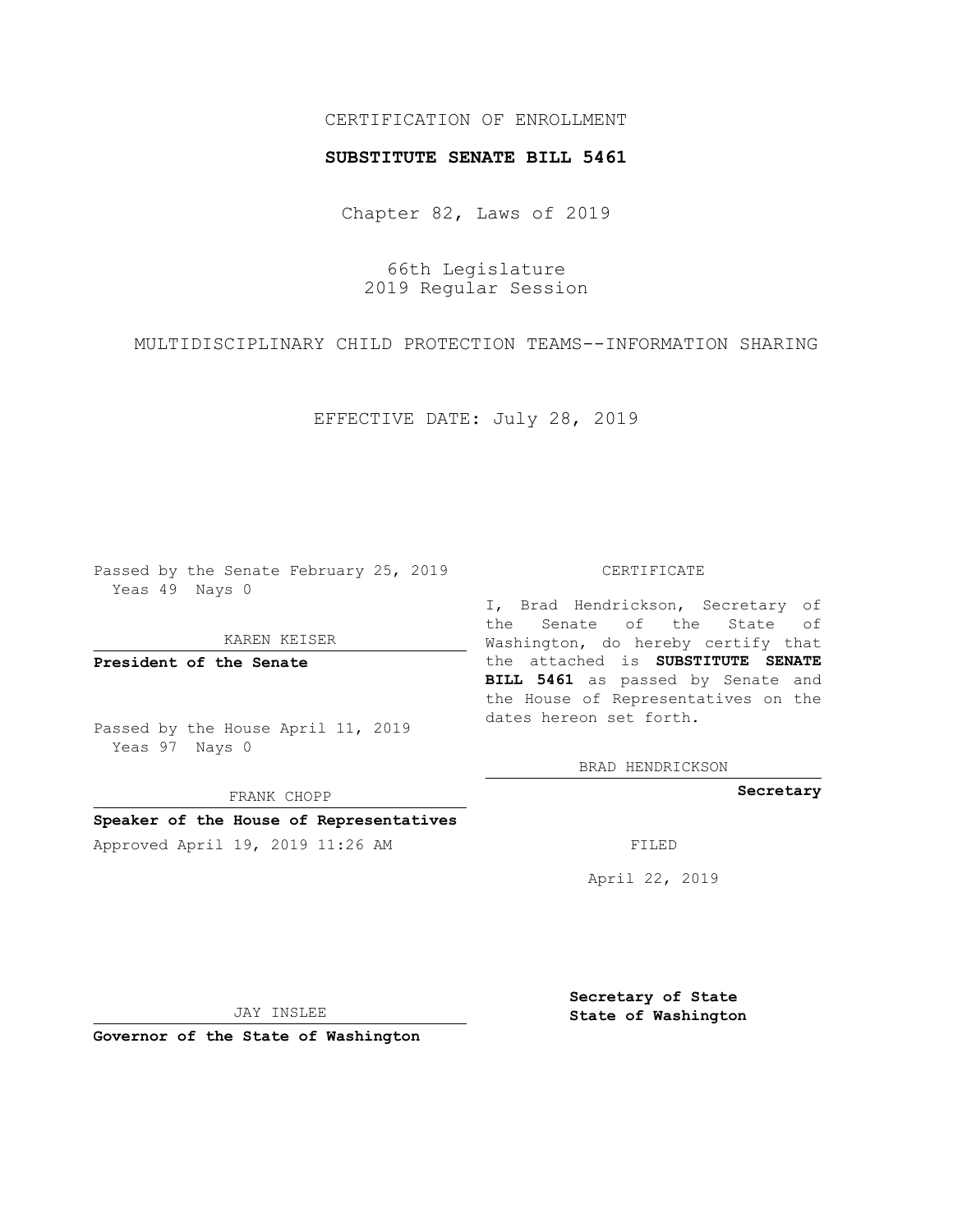#### **SUBSTITUTE SENATE BILL 5461**

Passed Legislature - 2019 Regular Session

## **State of Washington 66th Legislature 2019 Regular Session**

**By** Senate Human Services, Reentry & Rehabilitation (originally sponsored by Senators Cleveland, Darneille, and Wilson, C.)

READ FIRST TIME 02/08/19.

 AN ACT Relating to the sharing of information between participants in multidisciplinary coordination of child sexual abuse investigations; amending RCW 13.50.010 and 26.44.180; and adding a 4 new section to chapter 26.44 RCW.

5 BE IT ENACTED BY THE LEGISLATURE OF THE STATE OF WASHINGTON:

6 **Sec. 1.** RCW 13.50.010 and 2018 c 58 s 78 are each amended to 7 read as follows:

8 (1) For purposes of this chapter:

 (a) "Good faith effort to pay" means a juvenile offender has either (i) paid the principal amount in full; (ii) made at least eighty percent of the value of full monthly payments within the period from disposition or deferred disposition until the time the amount of restitution owed is under review; or (iii) can show good cause why he or she paid an amount less than eighty percent of the 15 value of full monthly payments;

 (b) "Juvenile justice or care agency" means any of the following: 17 Police, diversion units, court, prosecuting attorney, defense attorney, detention center, attorney general, the oversight board for children, youth, and families, the office of the family and children's ombuds, the department of social and health services and 21 its contracting agencies, the department of children, youth, and

p. 1 SSB 5461.SL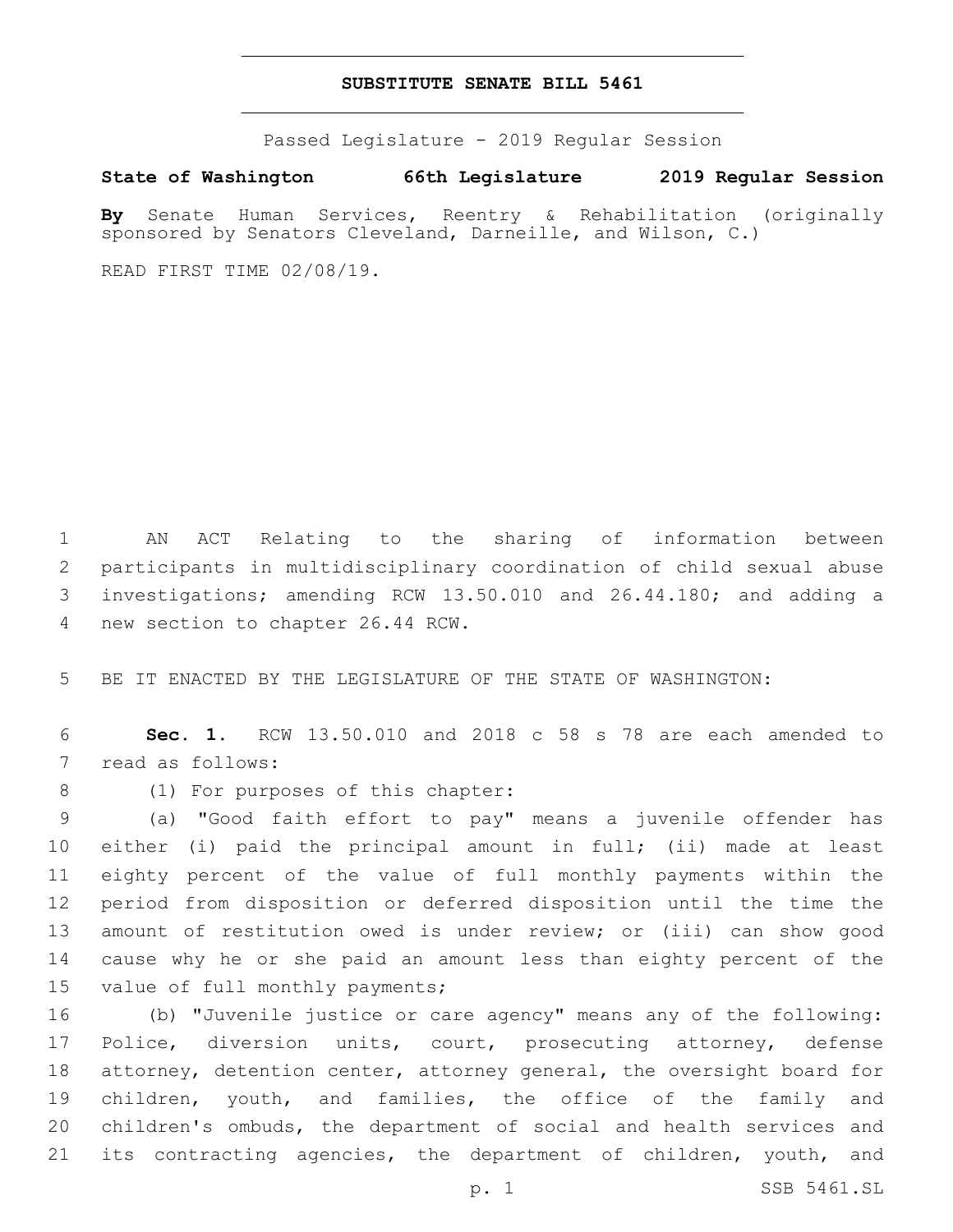families and its contracting agencies, schools; persons or public or private agencies having children committed to their custody; and any placement oversight committee created under RCW 72.05.415;

 (c) "Official juvenile court file" means the legal file of the juvenile court containing the petition or information, motions, memorandums, briefs, notices of hearing or appearance, service documents, witness and exhibit lists, findings of the court and court orders, agreements, judgments, decrees, notices of appeal, as well as documents prepared by the clerk, including court minutes, letters, warrants, waivers, affidavits, declarations, invoices, and the index 11 to clerk papers;

 (d) "Records" means the official juvenile court file, the social file, and records of any other juvenile justice or care agency in the 14 case;

 (e) "Social file" means the juvenile court file containing the 16 records and reports of the probation counselor.

 (2) Each petition or information filed with the court may include only one juvenile and each petition or information shall be filed under a separate docket number. The social file shall be filed 20 separately from the official juvenile court file.

 (3) It is the duty of any juvenile justice or care agency to 22 maintain accurate records. To this end:

 (a) The agency may never knowingly record inaccurate information. Any information in records maintained by the department of social and health services or the department of children, youth, and families relating to a petition filed pursuant to chapter 13.34 RCW that is found by the court to be false or inaccurate shall be corrected or 28 expunged from such records by the agency;

 (b) An agency shall take reasonable steps to assure the security of its records and prevent tampering with them; and

 (c) An agency shall make reasonable efforts to insure the completeness of its records, including action taken by other agencies 33 with respect to matters in its files.

 (4) Each juvenile justice or care agency shall implement procedures consistent with the provisions of this chapter to 36 facilitate inquiries concerning records.

 (5) Any person who has reasonable cause to believe information concerning that person is included in the records of a juvenile justice or care agency and who has been denied access to those records by the agency may make a motion to the court for an order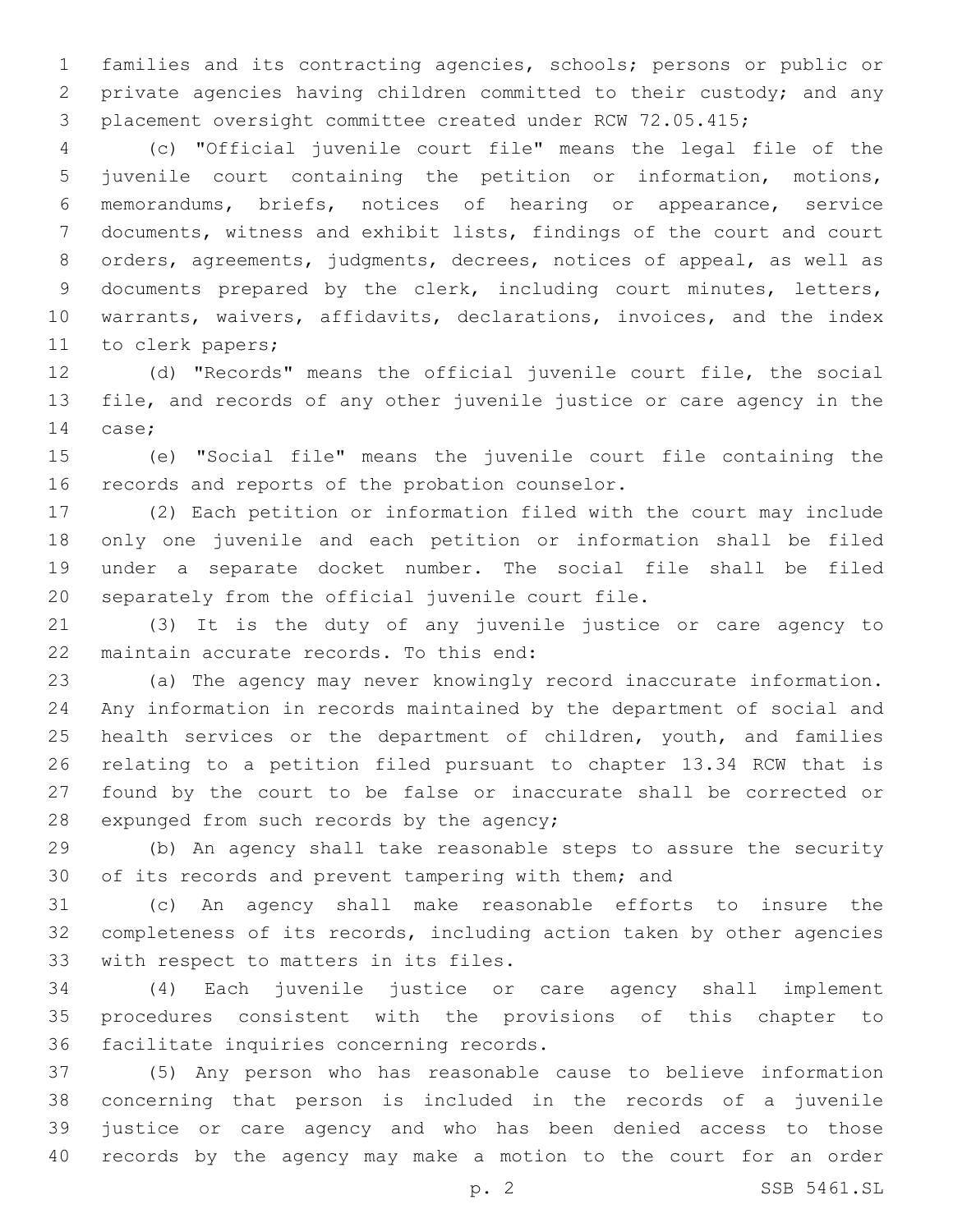authorizing that person to inspect the juvenile justice or care agency record concerning that person. The court shall grant the motion to examine records unless it finds that in the interests of justice or in the best interests of the juvenile the records or parts 5 of them should remain confidential.

 (6) A juvenile, or his or her parents, or any person who has reasonable cause to believe information concerning that person is included in the records of a juvenile justice or care agency may make a motion to the court challenging the accuracy of any information concerning the moving party in the record or challenging the continued possession of the record by the agency. If the court grants the motion, it shall order the record or information to be corrected 13 or destroyed.

 (7) The person making a motion under subsection (5) or (6) of this section shall give reasonable notice of the motion to all parties to the original action and to any agency whose records will 17 be affected by the motion.

 (8) The court may permit inspection of records by, or release of information to, any clinic, hospital, or agency which has the subject person under care or treatment. The court may also permit inspection by or release to individuals or agencies, including juvenile justice advisory committees of county law and justice councils, engaged in legitimate research for educational, scientific, or public purposes. Each person granted permission to inspect juvenile justice or care agency records for research purposes shall present a notarized statement to the court stating that the names of juveniles and 27 parents will remain confidential.

 (9) The court shall release to the caseload forecast council the records needed for its research and data-gathering functions. Access to caseload forecast data may be permitted by the council for research purposes only if the anonymity of all persons mentioned in 32 the records or information will be preserved.

 (10) Juvenile detention facilities shall release records to the caseload forecast council upon request. The commission shall not disclose the names of any juveniles or parents mentioned in the records without the named individual's written permission.

 (11) Requirements in this chapter relating to the court's authority to compel disclosure shall not apply to the oversight board for children, youth, and families or the office of the family and children's ombuds.40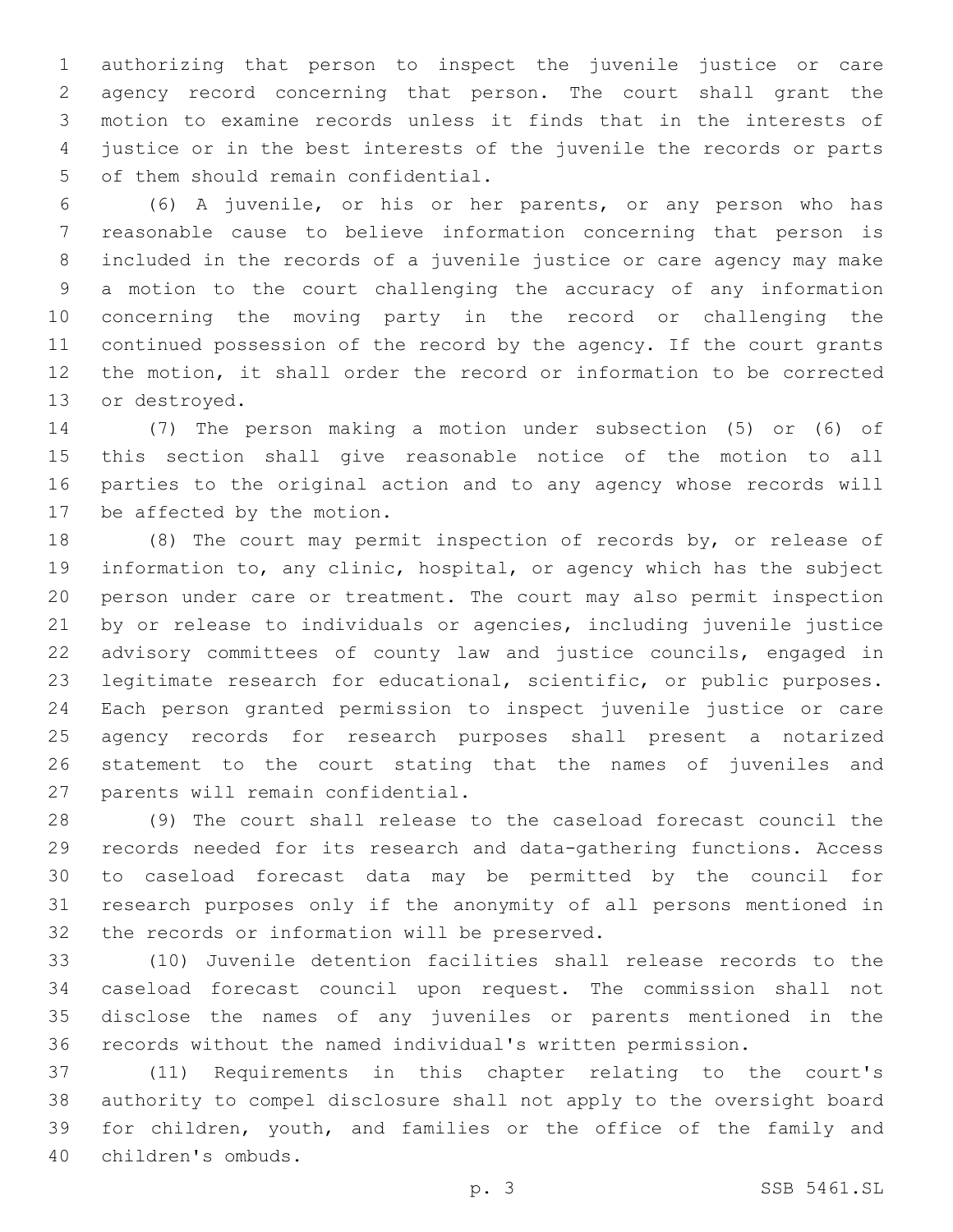(12) For the purpose of research only, the administrative office of the courts shall maintain an electronic research copy of all records in the judicial information system related to juveniles. Access to the research copy is restricted to the administrative office of the courts for research purposes as authorized by the supreme court or by state statute. The administrative office of the courts shall maintain the confidentiality of all confidential records and shall preserve the anonymity of all persons identified in the research copy. Data contained in the research copy may be shared with 10 other governmental agencies as authorized by state statute, pursuant to data-sharing and research agreements, and consistent with applicable security and confidentiality requirements. The research copy may not be subject to any records retention schedule and must include records destroyed or removed from the judicial information system pursuant to RCW 13.50.270 and 13.50.100(3).

 (13) The court shall release to the Washington state office of public defense records needed to implement the agency's oversight, technical assistance, and other functions as required by RCW 2.70.020. Access to the records used as a basis for oversight, technical assistance, or other agency functions is restricted to the Washington state office of public defense. The Washington state office of public defense shall maintain the confidentiality of all 23 confidential information included in the records.

 (14) The court shall release to the Washington state office of civil legal aid records needed to implement the agency's oversight, technical assistance, and other functions as required by RCW 2.53.045. Access to the records used as a basis for oversight, technical assistance, or other agency functions is restricted to the Washington state office of civil legal aid. The Washington state office of civil legal aid shall maintain the confidentiality of all confidential information included in the records, and shall, as soon as possible, destroy any retained notes or records obtained under this section that are not necessary for its functions related to RCW 2.53.045.34

 (15) For purposes of providing for the educational success of youth in foster care, the department of children, youth, and families may disclose only those confidential child welfare records that pertain to or may assist with meeting the educational needs of foster youth to another state agency or state agency's contracted provider responsible under state law or contract for assisting foster youth to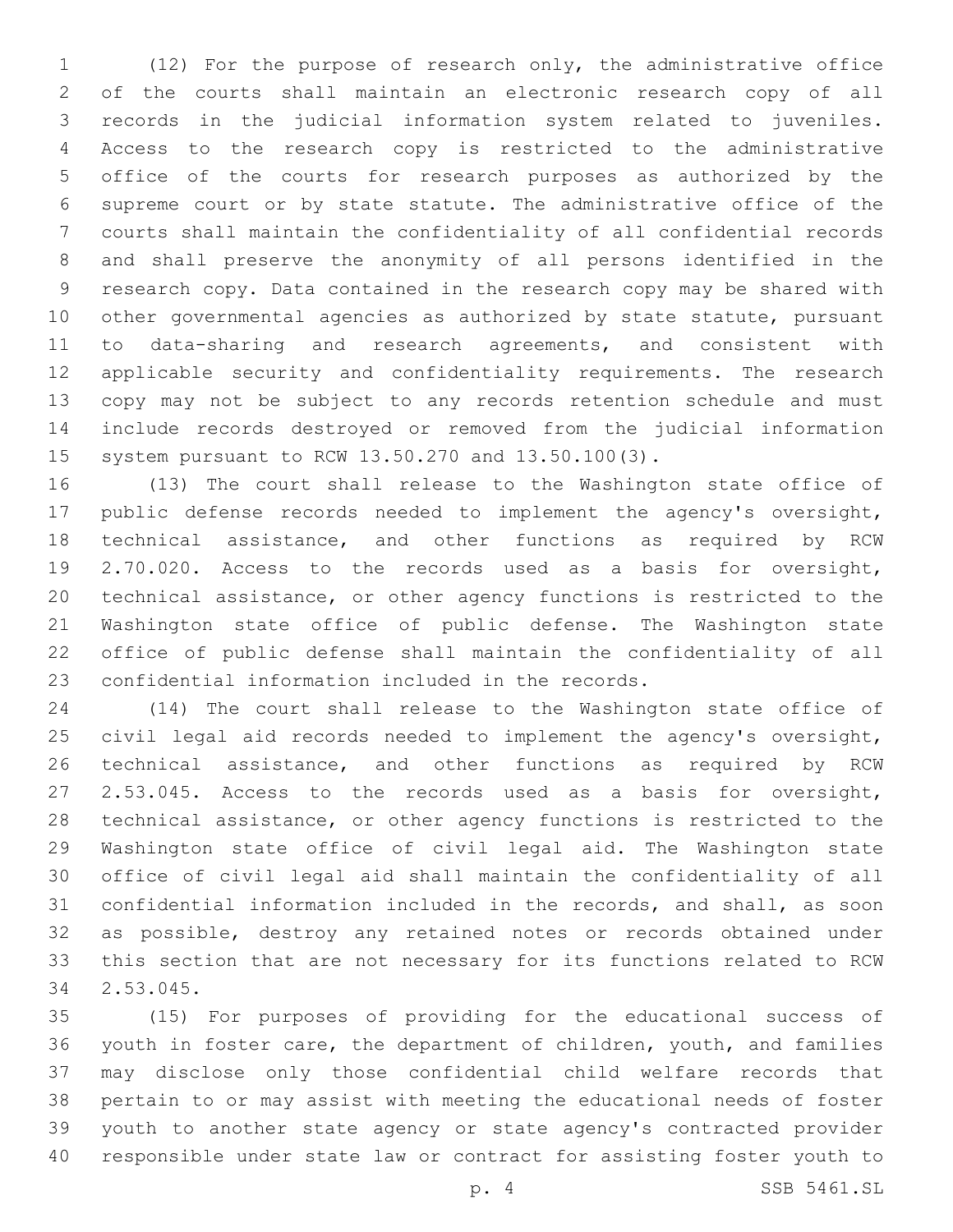attain educational success. The records retain their confidentiality pursuant to this chapter and federal law and cannot be further disclosed except as allowed under this chapter and federal law.

 (16) For the purpose of ensuring the safety and welfare of the youth who are in foster care, the department of children, youth, and families may disclose to the department of commerce and its contracted providers responsible under state law or contract for providing services to youth, only those confidential child welfare records that pertain to ensuring the safety and welfare of the youth who are in foster care who are admitted to crisis residential centers or HOPE centers under contract with the office of homeless youth prevention and protection. Records disclosed under this subsection retain their confidentiality pursuant to this chapter and federal law and may not be further disclosed except as permitted by this chapter 15 and federal law.

 (17) For purposes of investigating and preventing child abuse and neglect, and providing for the health care coordination and the well- being of children in foster care, the department of children, youth, and families may disclose only those confidential child welfare records that pertain to or may assist with investigation and prevention of child abuse and neglect, or may assist with providing for the health and well-being of children in foster care to the department of social and health services, the health care authority, or their contracting agencies. For purposes of investigating and 25 preventing child abuse and neglect, and to provide for the coordination of health care and the well-being of children in foster care, the department of social and health services and the health care authority may disclose only those confidential child welfare records that pertain to or may assist with investigation and prevention of child abuse and neglect, or may assist with providing for the health care coordination and the well-being of children in foster care to the department of children, youth, and families, or its contracting agencies. The records retain their confidentiality pursuant to this chapter and federal law and cannot be further disclosed except as allowed under this chapter and federal law.

 (18) For the purpose of investigating child sexual abuse, online sexual exploitation and commercial sexual exploitation of minors, and child fatality, child physical abuse, and criminal neglect cases for the well-being of the child, the department of children, youth, and families may disclose only those confidential child welfare records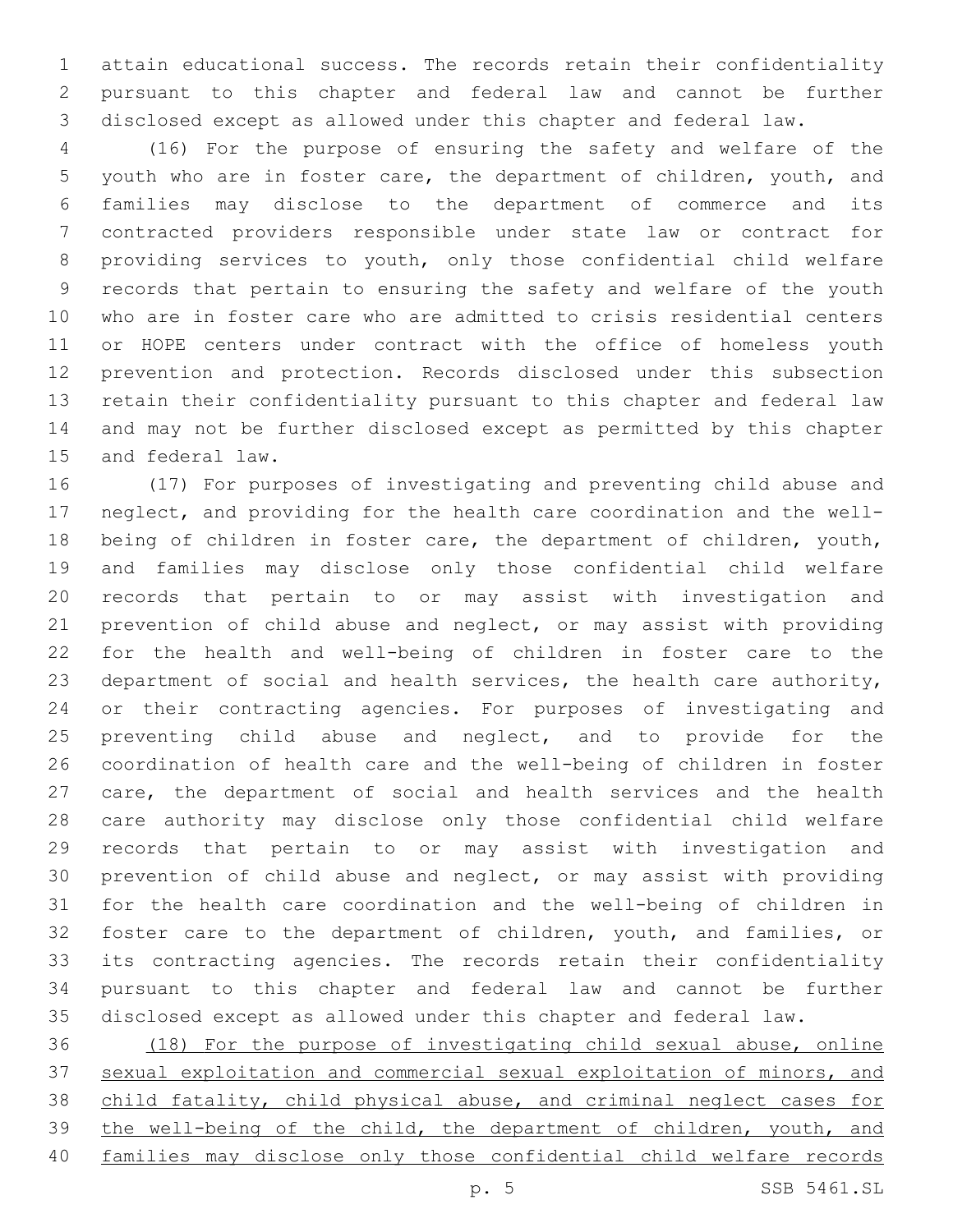that pertain to or may assist with such an investigation pursuant to RCW 26.44.180 and section 3 of this act. The records retain their confidentiality pursuant to this chapter and federal law and cannot be further disclosed except as allowed under this chapter and federal law.5

 **Sec. 2.** RCW 26.44.180 and 2010 c 176 s 2 are each amended to 7 read as follows:

 (1) Each agency involved in investigating child sexual abuse, online sexual exploitation and commercial sexual exploitation of minors, as well as investigations of child fatality, child physical 11 abuse, and criminal child neglect cases, shall document its role in handling cases and how it will coordinate with other local agencies or systems and shall adopt a local protocol based on the state guidelines. The department and local law enforcement agencies may include other agencies and systems that are involved with child sexual abuse victims in the multidisciplinary coordination.

17 (2)(a) Each county shall develop a written protocol for handling 18 investigations of criminal child sexual abuse ((investigations)), online sexual exploitation and commercial sexual exploitation of minors, and child fatality, child physical abuse, and criminal child 21 neglect cases. The protocol shall address the coordination of ((child sexual abuse)) such criminal investigations ((between)) among multidisciplinary child protection team members, identified as 24 representatives from the prosecutor's office, law enforcement, 25 children's protective services, children's advocacy centers( $(\tau)$ ) where available, local advocacy groups, community sexual assault 27 programs $((\tau))$  as defined in RCW 70.125.030, licensed physical and mental health practitioners that are involved with child sexual abuse 29 victims, and any other local agency involved in ((the)) such criminal 30 investigations ((of child sexual abuse)), including those investigations involving multiple victims and multiple offenders. The protocol shall be developed by the prosecuting attorney with the assistance of the agencies referenced in this subsection.

 (b) County protocol for handling investigations of online sexual exploitation and commercial sexual exploitation of minors must be implemented by July 1, 2021.

 (3) Local protocols under this section shall be adopted and in place by July 1, 2000, and shall be submitted to the legislature prior to that date. Beginning on the effective date of this section,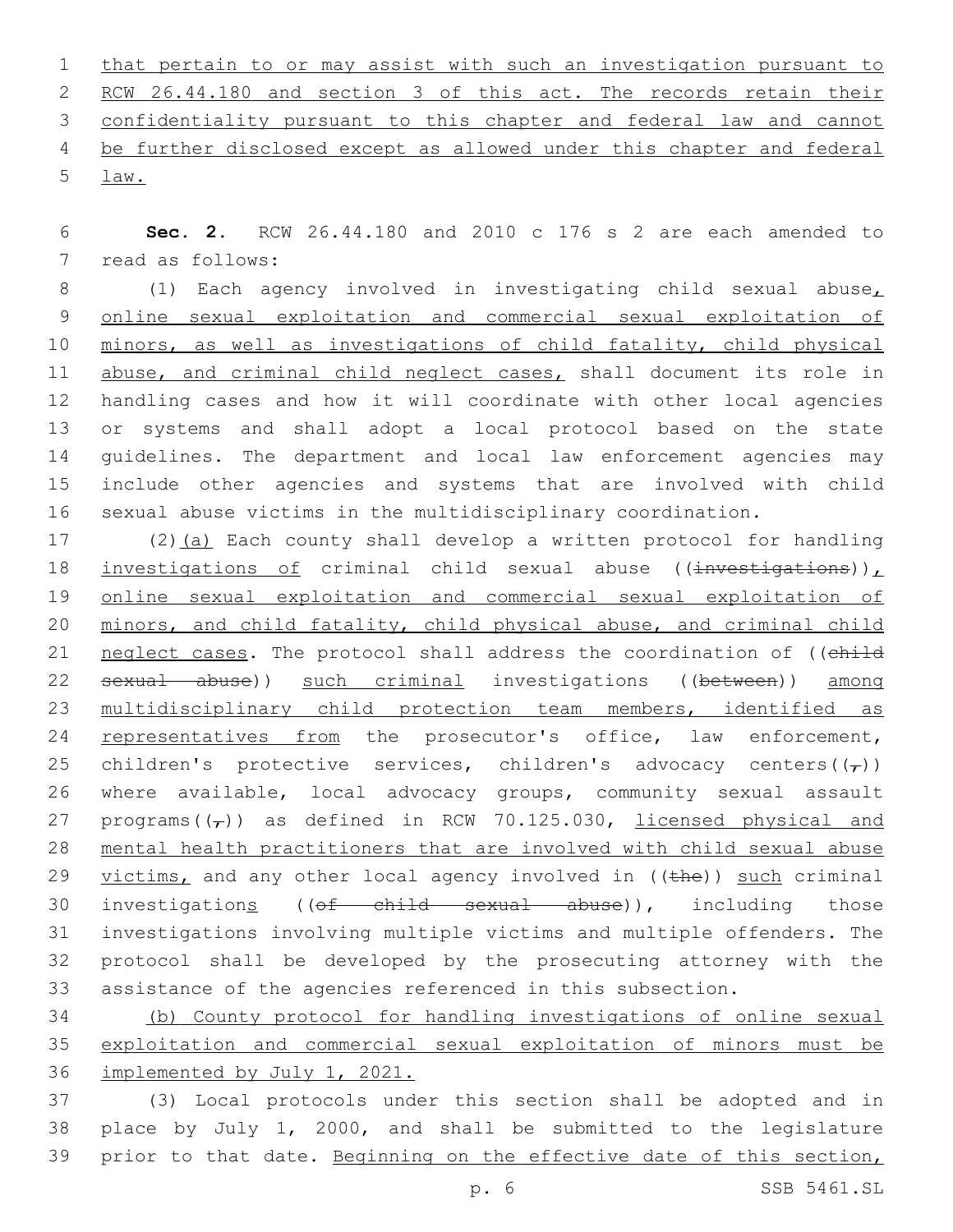# local protocols under subsection (1) of this section must be reviewed

every two years to determine whether modifications are needed.

 NEW SECTION. **Sec. 3.** A new section is added to chapter 26.44 4 RCW to read as follows:

 (1) The legislature finds that the purpose of multidisciplinary child protection teams as described in RCW 26.44.180 (1) and (2) is to ensure the protection and well-being of the child and to advance and coordinate the prompt investigation of suspected cases of child abuse or neglect to reduce the trauma of any child victim.

 (2)(a) When a case as described in RCW 26.44.180 (1) or (2) is referred to the team, records pertaining to the case must be made available to team members. Any member of the team may use or disclose records made available by the team members under this subsection only as necessary for the performance of the member's duties as a member 15 of the multidisciplinary child protection team.

 (b) Team members may share information about criminal child abuse investigations and case planning following such investigations with other participants in the multidisciplinary coordination to the extent necessary to protect a child from abuse or neglect. This section is not intended to permit, direct, or compel team members to share information if sharing would constitute a violation of their professional ethical obligations or disclose privileged communications as described in RCW 5.60.060, or if sharing is otherwise impermissible under chapter 13.50 RCW or other applicable 25 statutes.

 (3)(a) Every member of the multidisciplinary child protection team who receives information or records regarding children and families in his or her capacity as a member of the team is subject to the same privacy and confidentiality obligations and confidentiality penalties as the person disclosing or providing the information or records. The information or records obtained by any team member must be maintained in a manner that ensures the maximum protection of 33 privacy and confidentiality rights.

 (b) Multidisciplinary child protection team members must execute 35 a confidentiality agreement every year.

 (c) This section must not be construed to restrict guarantees of confidentiality provided under state or federal law.

 (4) As convened by the county prosecutor, or his or her designee, a multidisciplinary child protection team should meet regularly, at

p. 7 SSB 5461.SL